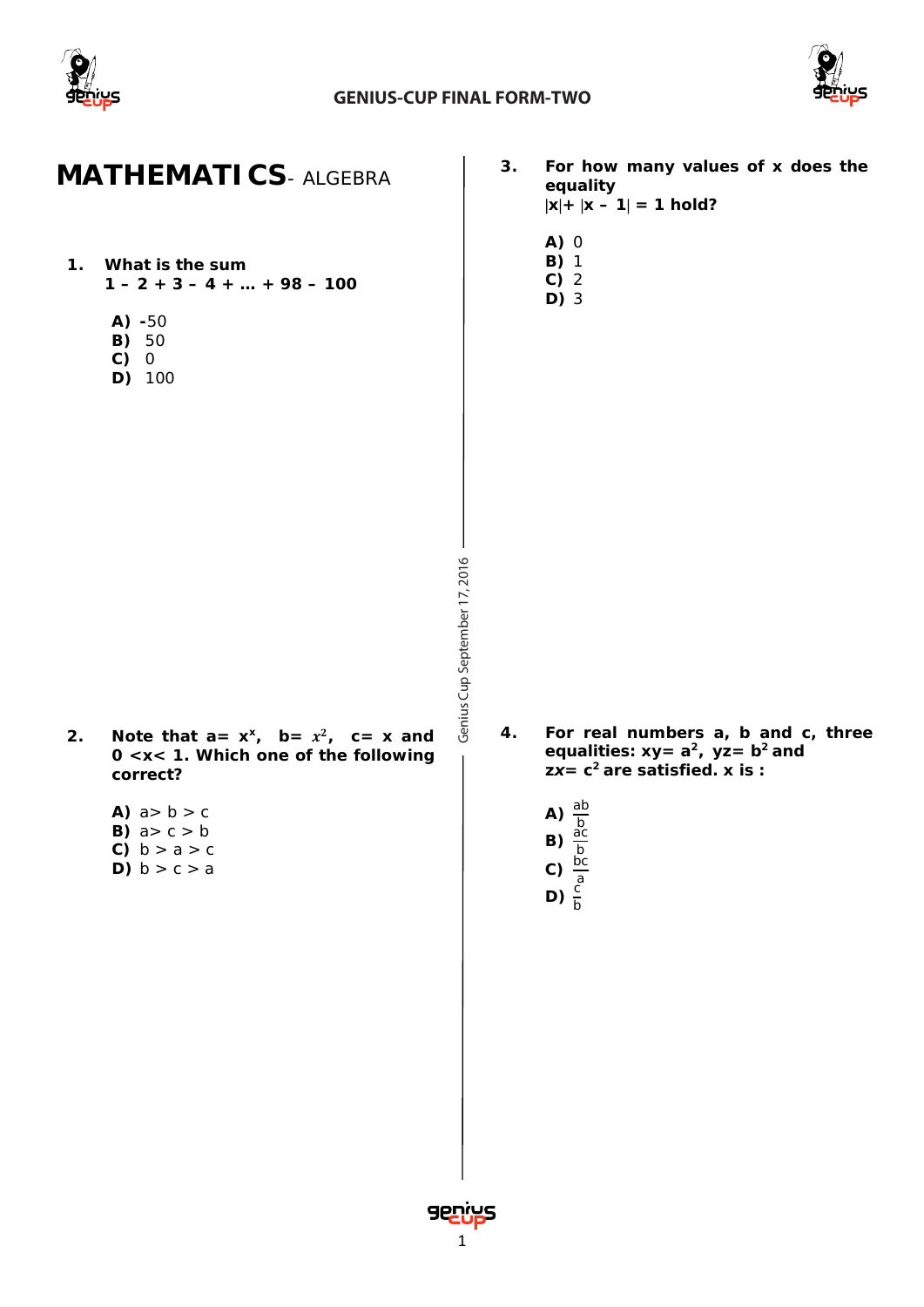



- **5. Hassan multiplied a 2-digit number by 4 and then added 3. He got reversed number (the digits of the number interchanged). What is that number?**
	- **A)** 80
	- **B)** 71
	- **C)** 23
	- **D)** 17

**7. Which of the following expressions is**  $\frac{x-1}{1-x^2}$  + 1 equal to?

A) 
$$
\frac{1}{1-x}
$$
  
\nB)  $\frac{x}{1-x}$   
\nC)  $\frac{x}{1+x}$   
\nD)  $\frac{-1}{1+x}$ 

- **6.** Given that **b+c + b+c**  $\frac{b+c}{c+a} + \frac{c+a}{a+b} = 4$ **a-c b+c + b-a**  $\frac{b-a}{c+a} + \frac{c-b}{a+b}$  is :
	- **A)** 0
	- **B)** 1
	- **C)** 2
	- **D)** 3

Genius Cup September 17, 2016 Cup September 17, 2016

- **8. You are given the two numbers x and y satisfy 4x**≤ **3y + 2016** ≤ **2x + 2016. What is the largest value of y?**
	- **A)** 0 **B)** 1 **C)** -672
	- **D)** 672

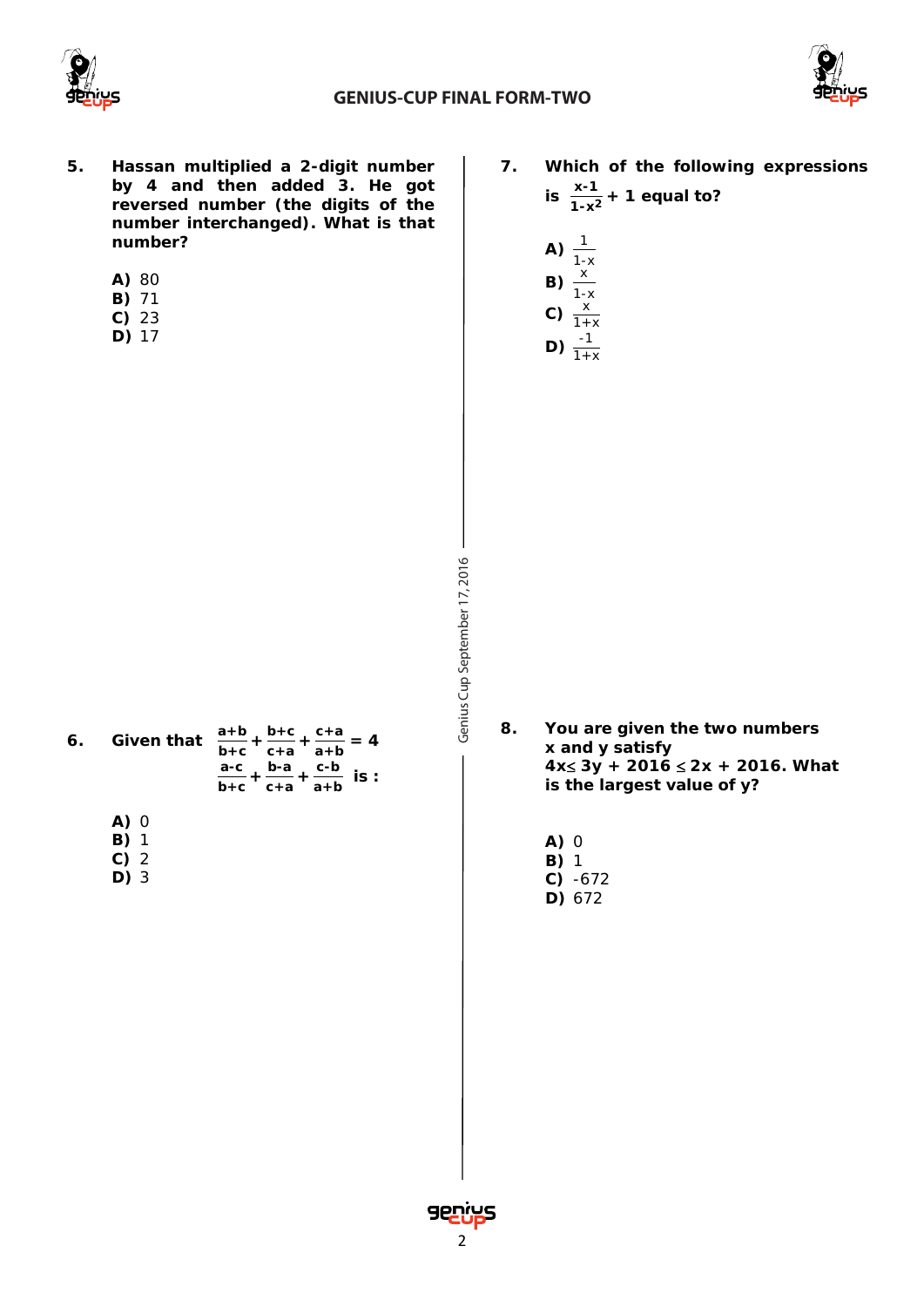



- **9. Given that x + y = 3, y + z = 5, and z + x = 6. What is z ?**
	- **A)** 2
	- **B)** 3
	- **C)** 4 **D)** 5
		-

- Genius Cup September 17, 2016 Cup September 17, 2016
- **10. Two buses started travelling from Arusha to Dar es Salaam and Dar es Salaam to Arusha with different constant speeds. They met at a certain place after three hours. The bus from Arusha to Dar arrived in Dar after one hour from the meeting place. Find how long the bus Dar to Arusha took to arrive in Arusha totally.**

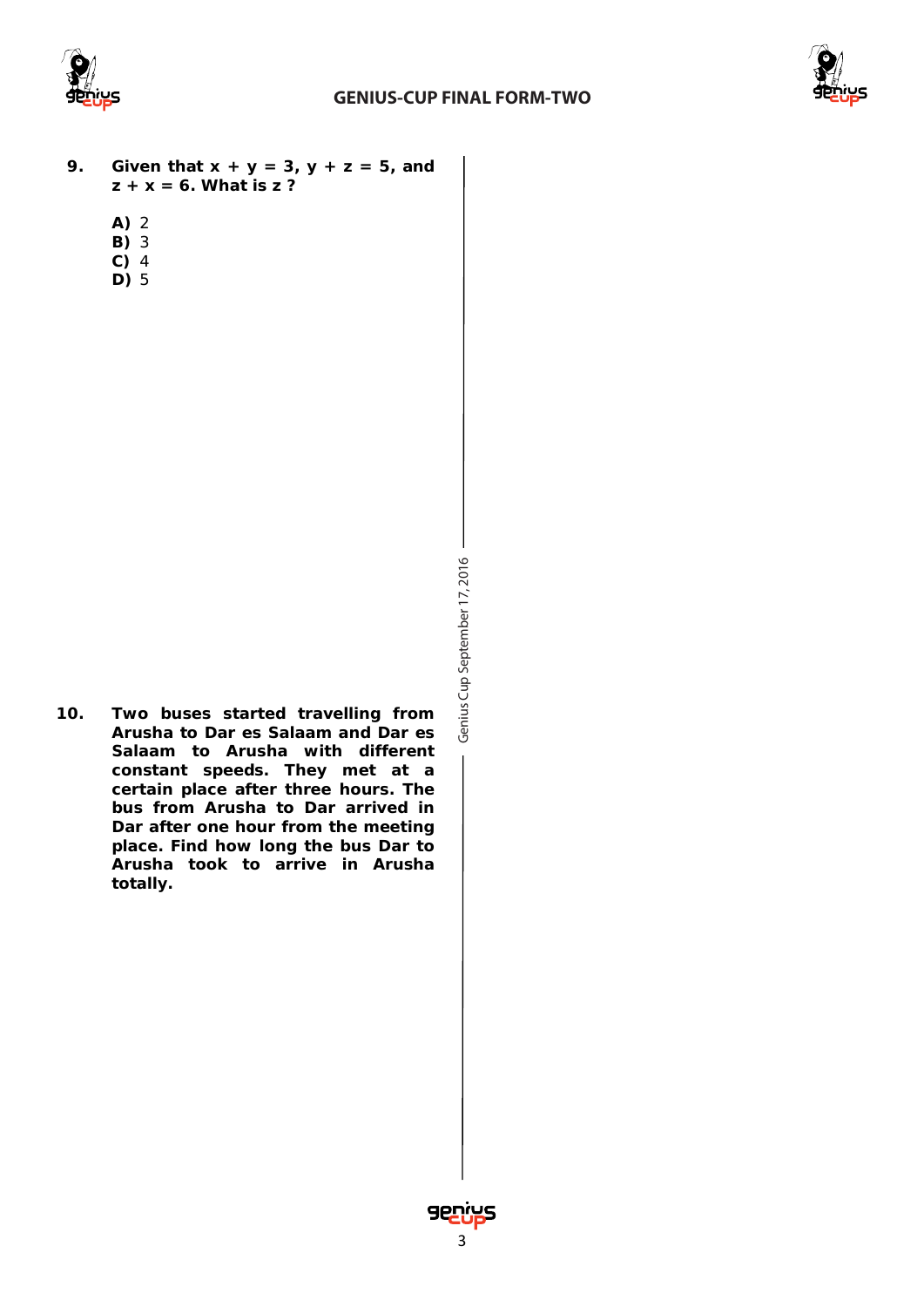



### **GEOMETRY**

**11. Rectangle ABCD is formed by five identical rectangles. If AB = 24 cm then the perimeter of the rectangle ABCD is:**



- **C)** 96
- **D)** 72

**12. Find the area of the shaded region**  from the following figure.  $(\pi = 3)$ 



- 
- **C)** 360 **D)** 160

**13. ABCD is a square, DC = 6cm, EK =**  $x_i$ **EP = 2x and AC is the diagonal of the square. What is the area of the rectangle PBKE.**



**14. In the figure, two squares are given with their sides** *a* **and** *b***. If the sum of their perimeters is 80cm and the area of the shaded part is**  10 cm *a* **100cm2 then**   $a - b = ?$ 



- **A)** 5 **B)** 20
	-
- **C)** 25
- **D)** 50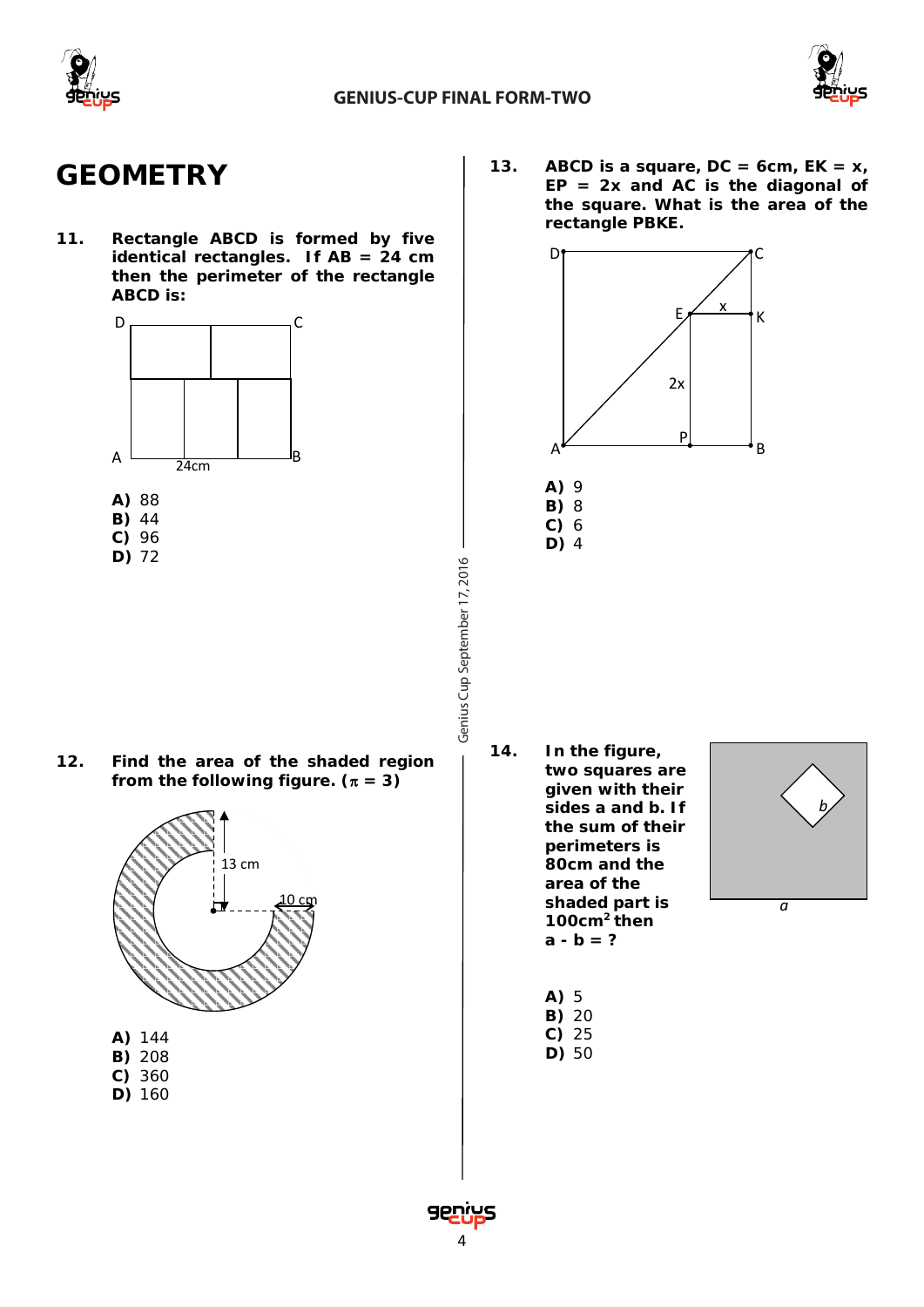



**15. A rope is pulled tight around two circles as shown in the figure. The rope connects the first circle at point A and the second circle at point B. The circles have radius 1 and a mutual distance of 2. The points A, B and the centers of the circles are on the same straight line. What is the size of angle between the rope and line AB?** 



**16. ABCD** is a rectangle  $\frac{\text{AE}}{\text{AB}} = \frac{1}{4}$  $\frac{1}{4}$ ,  $\frac{CF}{FB} = \frac{1}{2}$ **the area of AEFC is 45 cm2. The area of ABCD:** 



**D)** 225

**17. In a Cartesian coordinate plane, K**( $a, 2a + b$ ), L( $b, a$ ) and KL =  $a\sqrt{6}$ **what is the ratio a/b?**



**18. The geometrical shape is formed by five identical squares shown in the figure below. What is**  $sin \theta + cos \theta$ **?** 



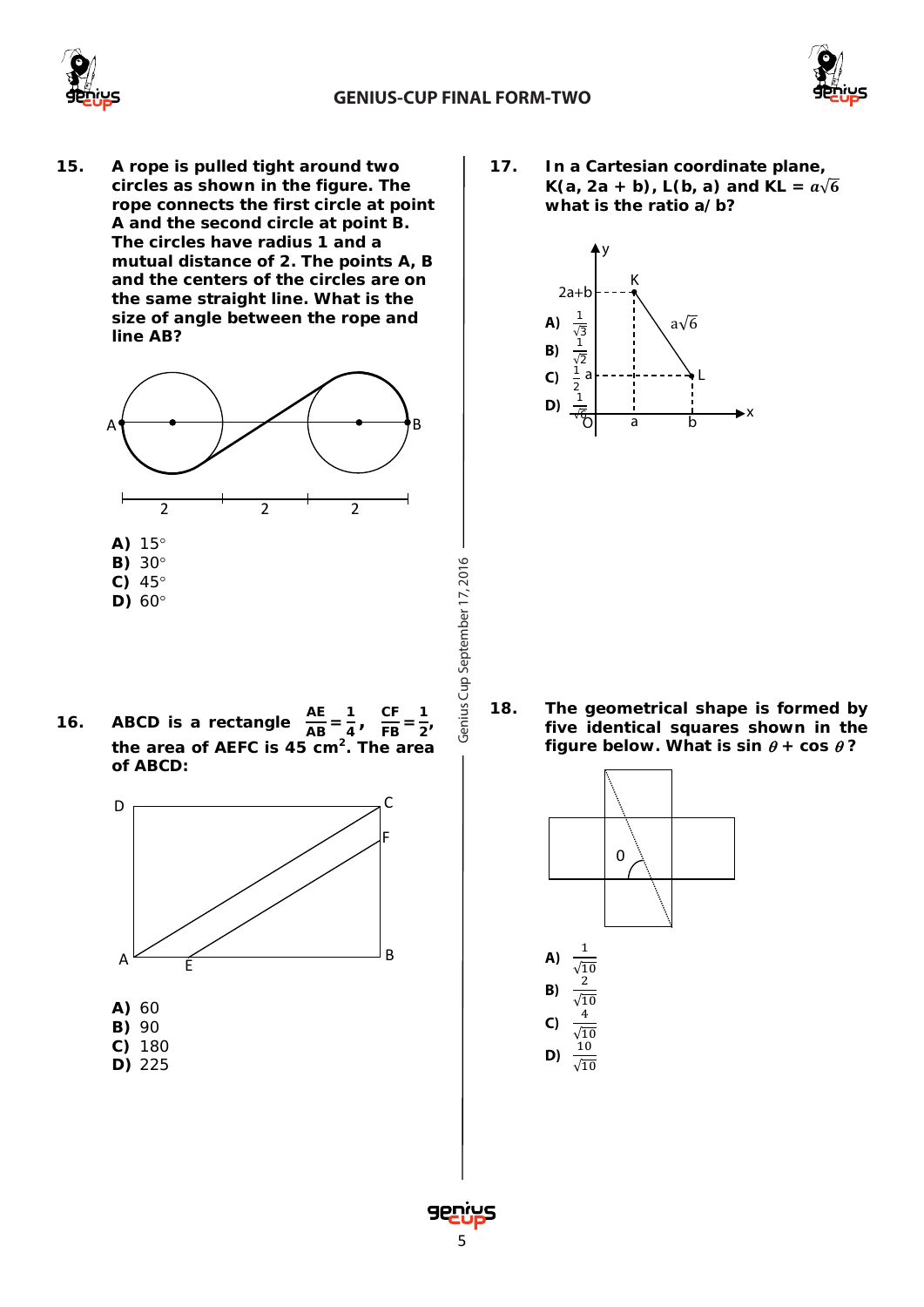



**19. A football player kicked the ball towards the goalpost. The ball touched head of defender and then hit the upper part of the goalpost as shown. If the post is 2.8m tall, the distance between the striker and the defender is 9m and the defender 3m away from goalpost, how tall is the defender?**



Genius Cup September 17, 2016 Cup September 17, 2016 **20. In the figure above, a flower is in a pond when the wind blows, the flower goes to its upright position. What is the value of x?**



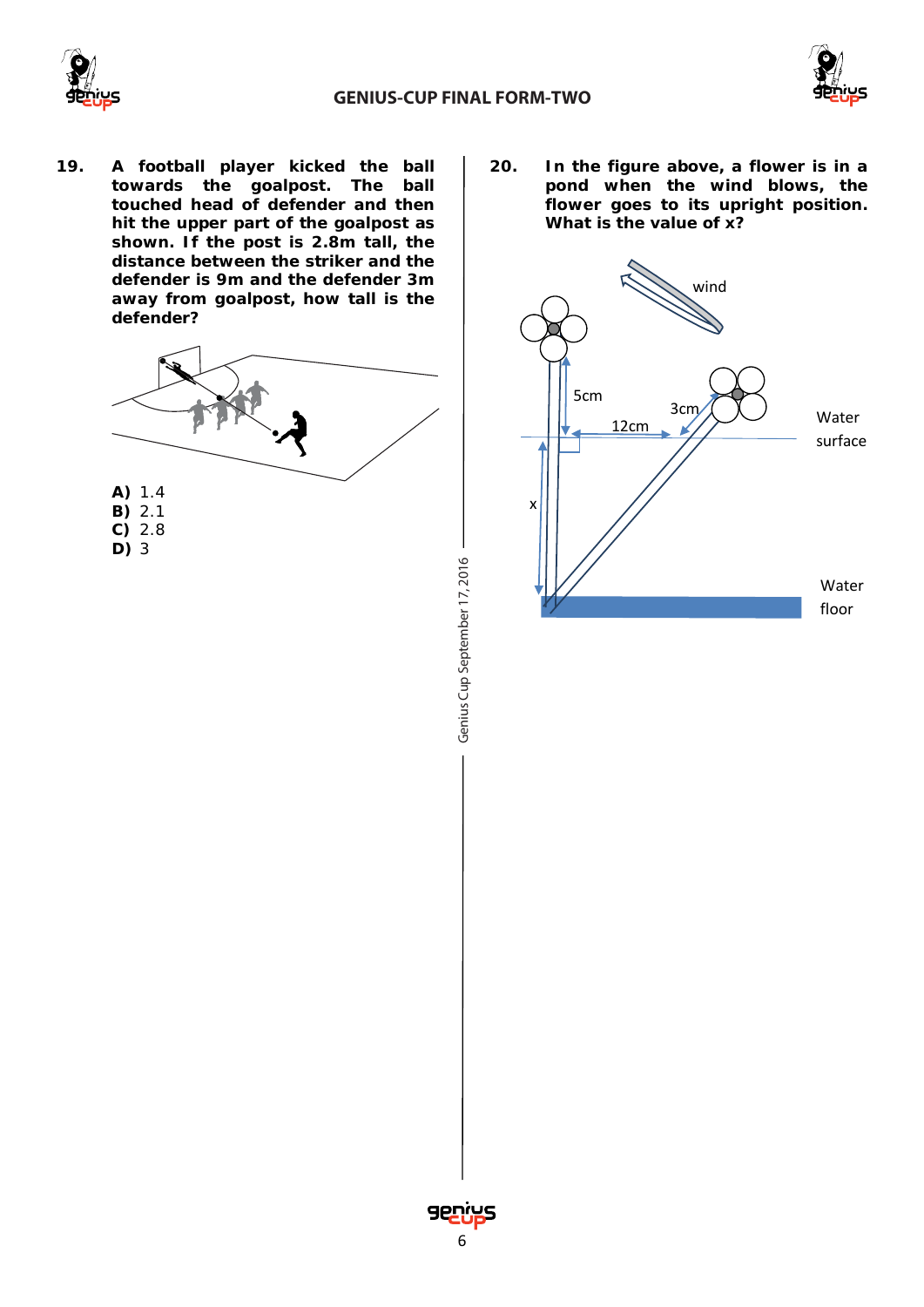



## **COMBINATORICS**

- **21. 5 points are marked on a circle. How many segments is it possible to draw joining any two of the points without any of them intersecting? Sharing a common end point does not count as intersecting**.
	- **A)** 7
	- **B)** 8
	- **C)** 9
	- **D)** 10

- **22. How many positive integers are there less than 100 and have at least two distinct digits?**
	- **A)** 18
	- **B)** 81
	- **C)** 90
	- **D)** 99
- **23. We painted on each face of two identical solid cubes with red, blue and green such a way that opposite faces are same color. We make a block placing one cube on top of the other. In how many possible ways can we make a block?**
	- **A)** 12
	- **B)** 16
	- **C)** 18
	- **D)** 32

- **24. A regular hexagon ABCDEF with side** 
	- **2 units in the figure is divided into six identical equilateral triangles by the diagonals. How many parallelograms are there?**



- **A)** 10
- **B)** 9 **C)** 8
- **D)** 6

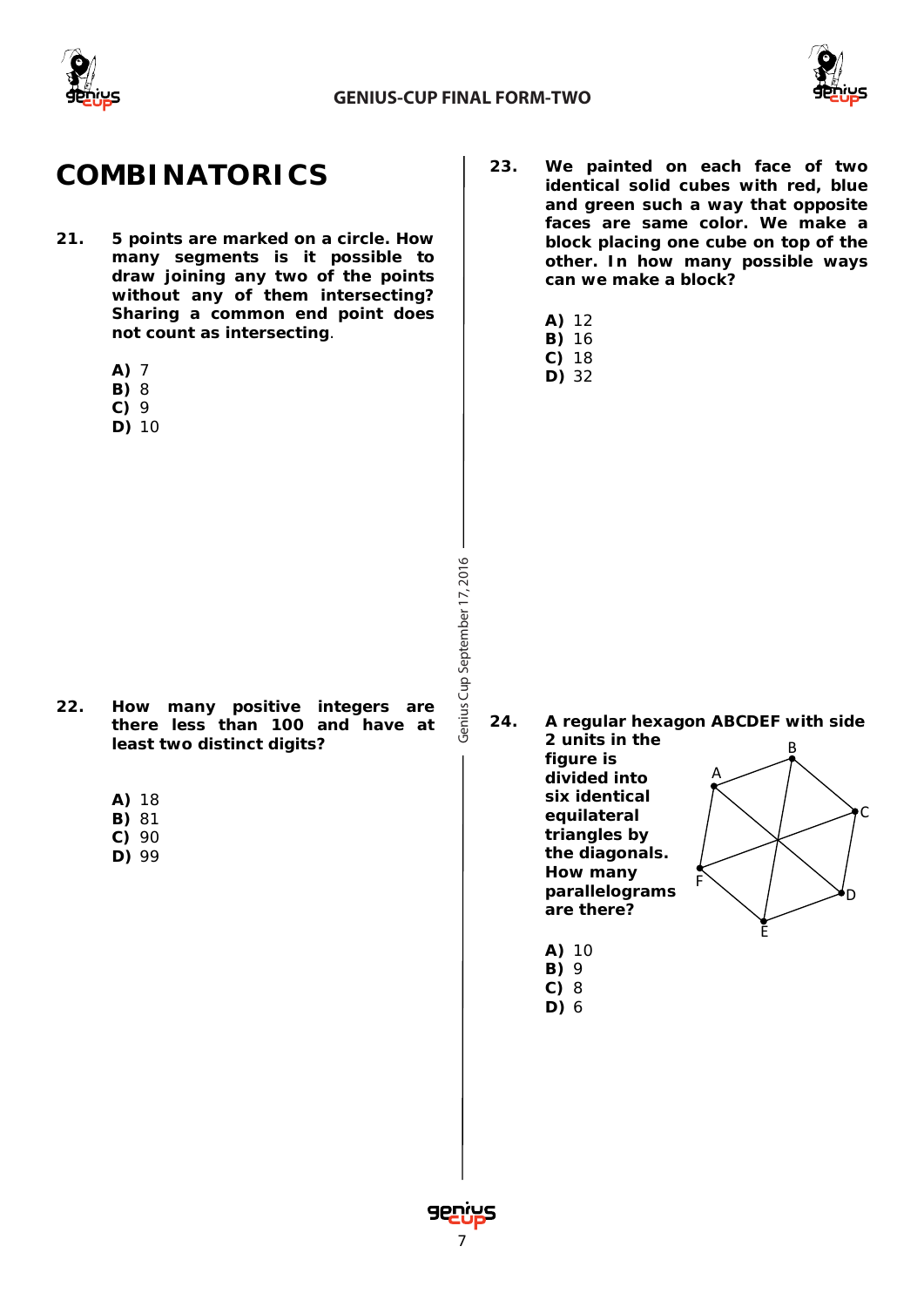



**25. How many triangles of regular pentagon in the figure contain letter F?**



- **C)** 8
- **D)** 9
- **F**
- **27. Julian started reading a book two pages from the beginning and one page from the end in turn. If the last page she read 41st from the beginning , then what is the number of pages?**
	- **A)** 40
	- **B)** 41 **C)** 61
	- **D)** 64

- **28. How many triangles can be formed by 5 points of which 3 are collinear?**
	- **A)** 7
	- **B)** 8 **C)** 9
	- **D)** 10
- **26. Emmanuel has six identical square cards: one red, three yellow and two blue. He makes cube out of the squares by gluing them together. How many different cubes can Emmanuel make? Two cubes are considered to be different if they cannot be transformed into one another by a rotation.**
	- **A)** 3
	- **B)** 4
	- **C)** 5
	- **D)** 6

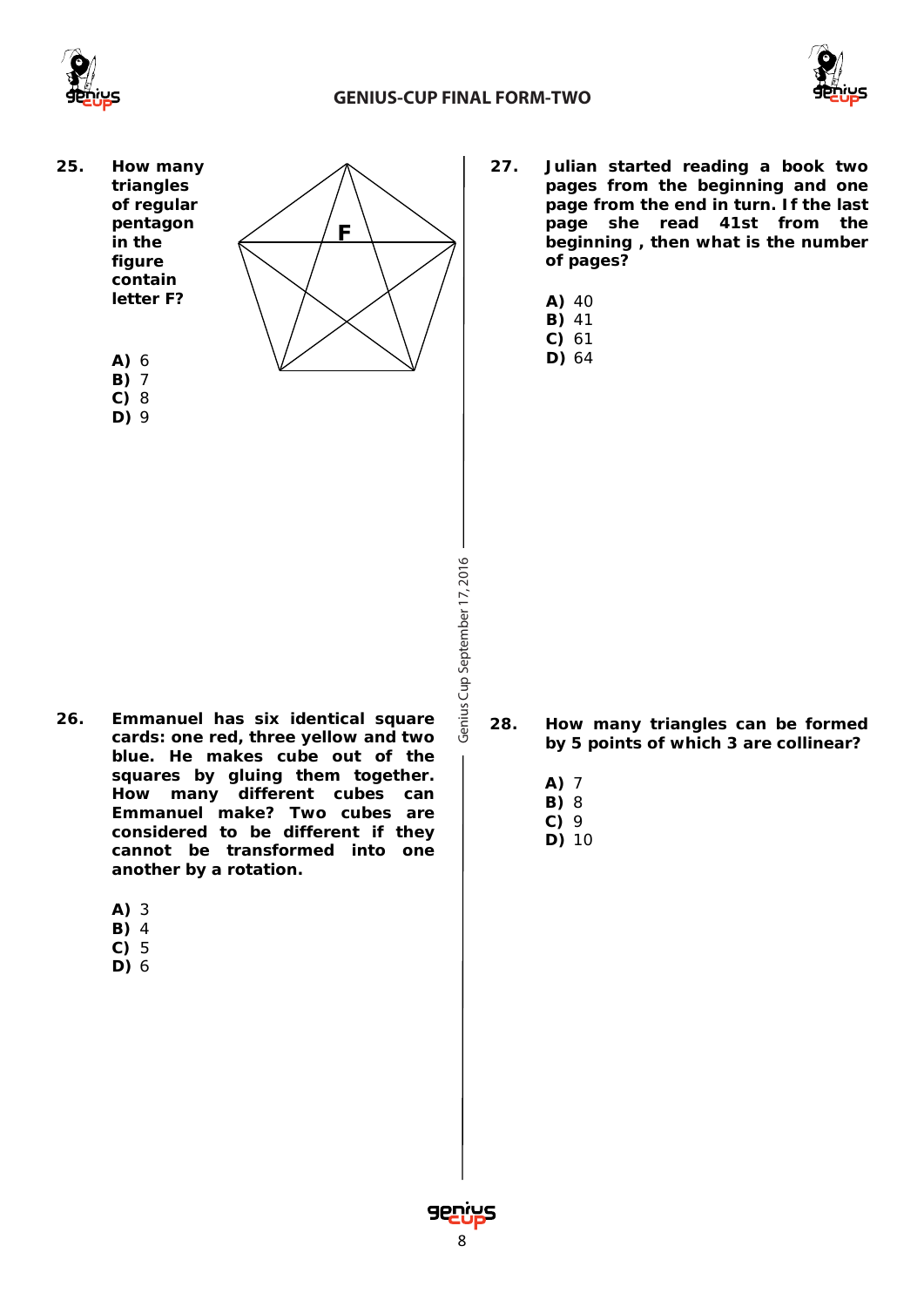



- **29. There are two distinct letters and three mailboxes. In how many ways can the letters be put into the mailboxes?**
	- **A)** 9
	- **B)** 8
	- **C)** 6
	- **D)** 4

Genius Cup September 17, 2016 Cup September 17, 2016 **30. Fifteen subsets of a set A are arranged in such a way that no consecutive sets have common element and their union is not set A. In other words, X1, X2, … , X15**⊂ **A,**   $X_i ∩ X_{i+1} = ∅$  **and**  $X_i$ ∪  $X_{i+1}$ ≠ **A**. **What is the number of elements of**

**A?**

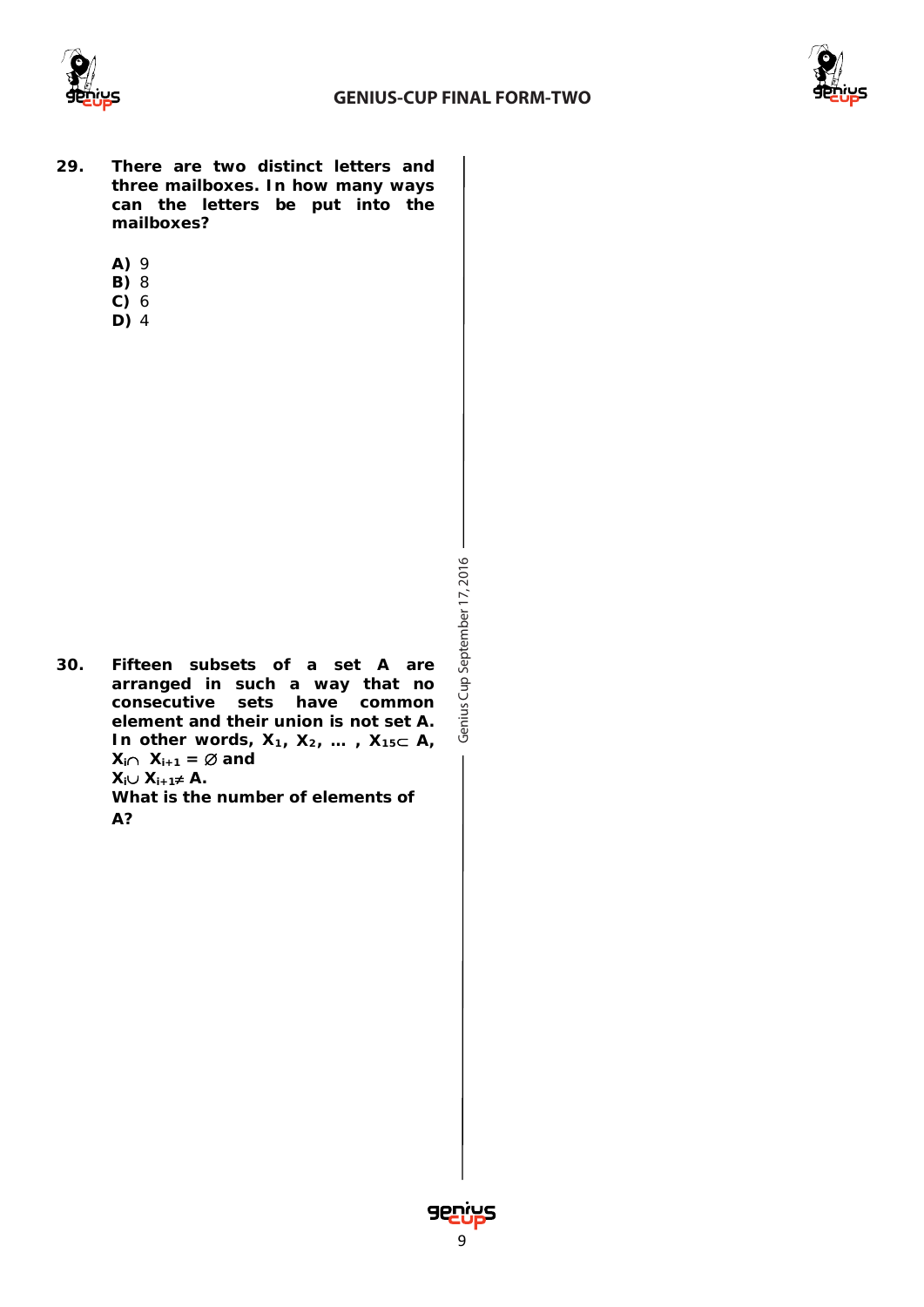



## **NUMBER THEORY**

- **31. Note that 1001 : 7 = 143. When 100110011001100110011001 is divided by 7 what is the remainder?**
	- **A)** 3
	- **B)** 2
	- **C)** 1
	- **D)** 0
- **33. Four symbols ,** ∆**,** ⊗ **and** ∇ **represent**  distinct digits. Suppose that  $\Box x \Box = \Delta \Box$ **and** ⊗ **+** ⊗ **=** ∇ **Which digit is**  $\Box$ **?** 
	- **A)** 5
	- **B)** 6
	- **C)** 7
	- **D)** 8

- 32. **5p** + **6** =  $q^2$  where *p* and *q* are two**digit prime numbers. What is the minimum value of** *q***?**
	- **A)** 2
	- **B)** 11
	- **C)** 19
	- **D)** 23

Genius Cup September 17, 2016 Cup September 17, 2016

- **34. How many prime number triples**  satisfy  $p + q = r$  where  $p, q$  and  $r$ **are prime numbers?**
	- **A)** 0
	- **B)** 1
	- **C)** 2
	- **D)** İnfinite

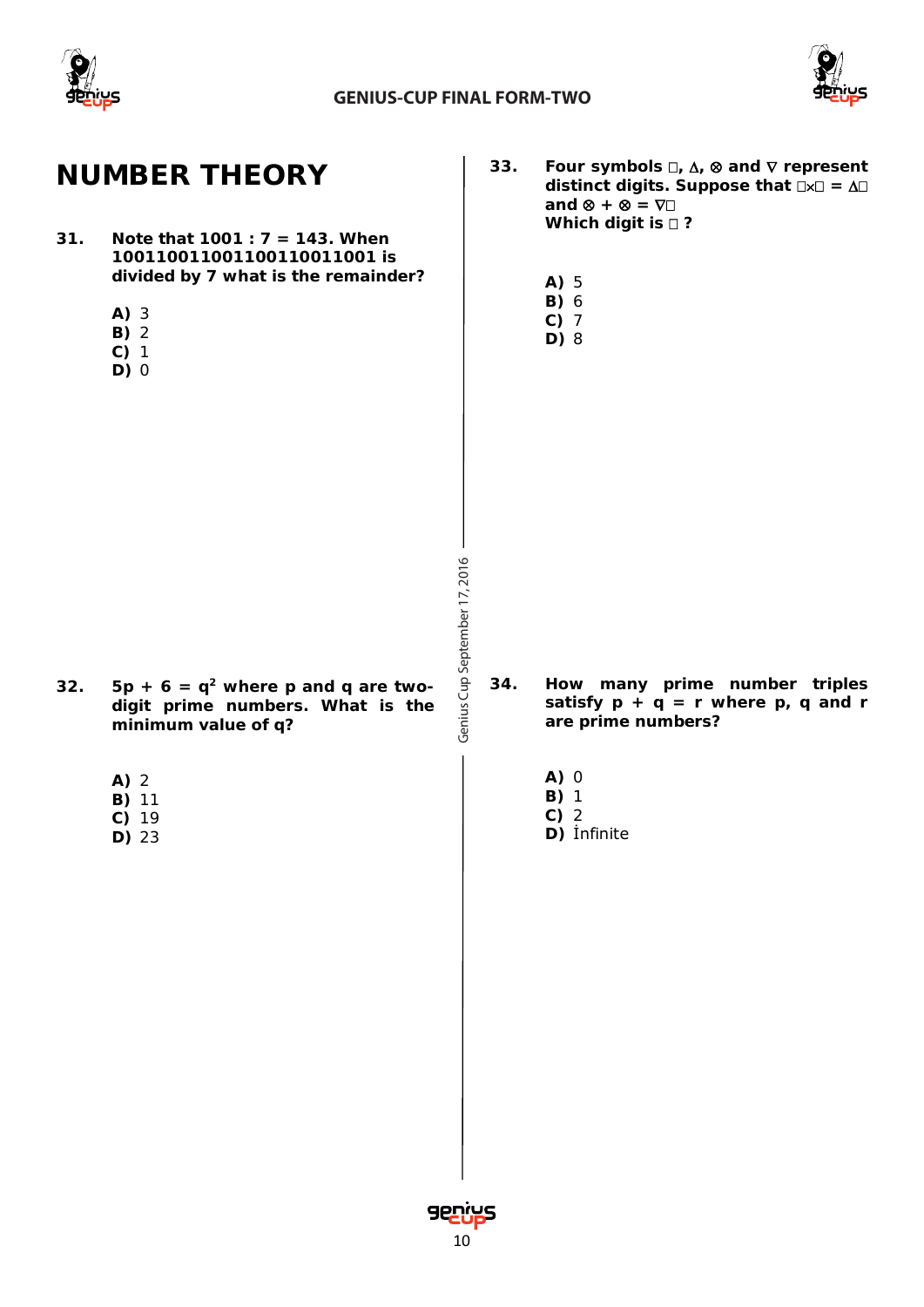



- **35. A student divide a 3-digit prime number by 3 and 5 he gets remainder 2 in each time. (All digits of that prime number are distinct) What is the smallest possible number?**
	- **A)** 137
	- **B)** 107
	- **C)** 97
	- **D)** 89
- **37. Kate invited her friends to the party. If she distributes apples to 2 thirds or 5 eighths of her friends, then everyone will get exactly one. What is the minimum number of her friends?**
	- **A)** 10
	- **B)** 12 **C)** 21
	- **D)** 24

- **36. Which of the following value of** *n* **makes 6***n* **– 21 is multiple of 15?** 
	- **A)** 6
	- **B)** 17
	- **C)** 8
	- **D)** 9
- **38. Is there any integer such that one more of its square is divisible by 3?**
	- **A)** only one
	- **B)** no
	- **C)** two
	- **D)** infinite

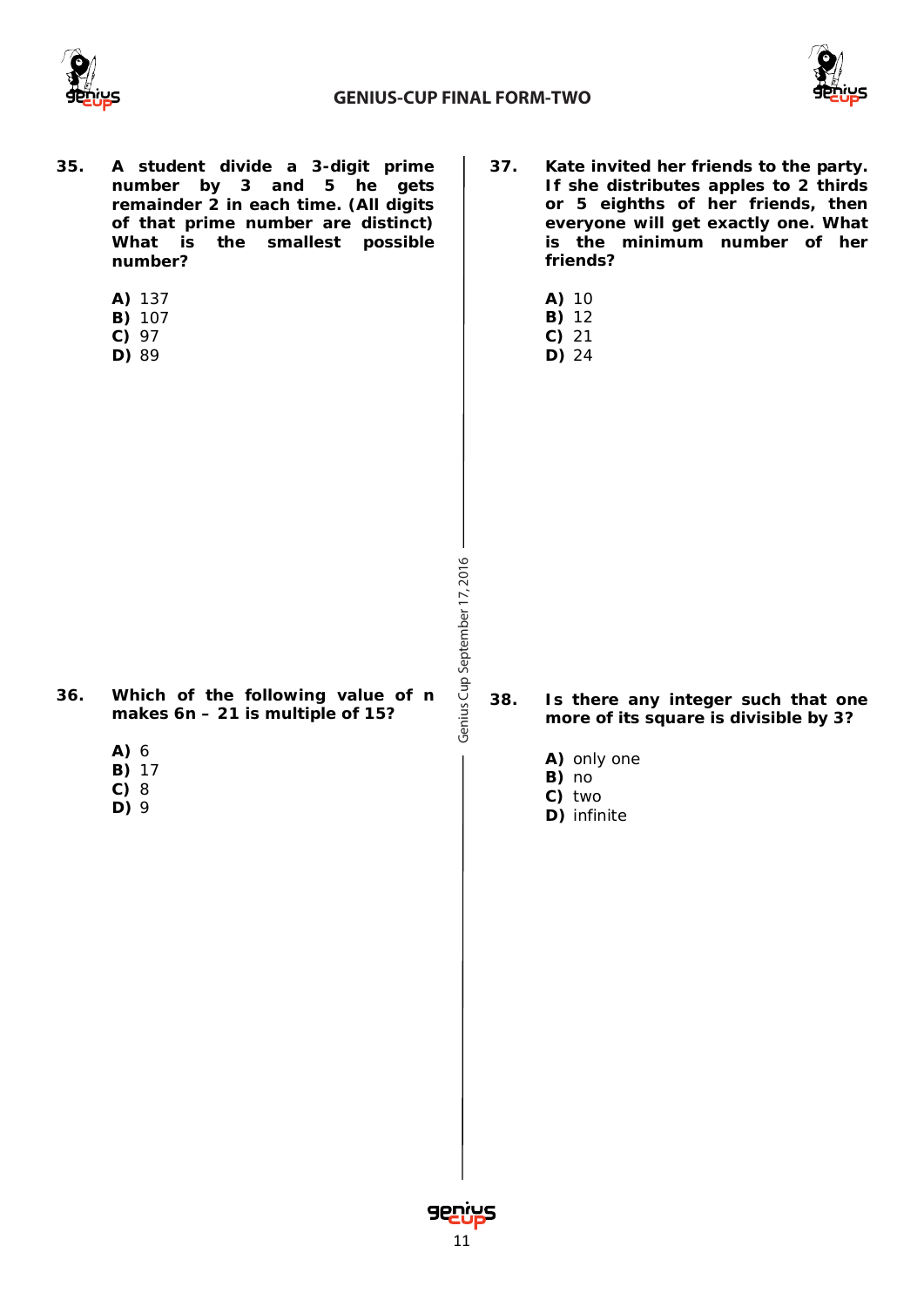



- **39. The numbers** *a, b,* **and** *c* **are positive integers below 1000, and they satisfy 4***a* **=5***b =* **7***c***. What is the minimum value of a?**
	- **A)** 20
	- **B)** 28
	- **C)** 35
	- **D)** 36

- Genius Cup September 17, 2016 Cup September 17, 2016
- 40. Solve the equation  $3^m + 1 = n^2$  in **integers.**

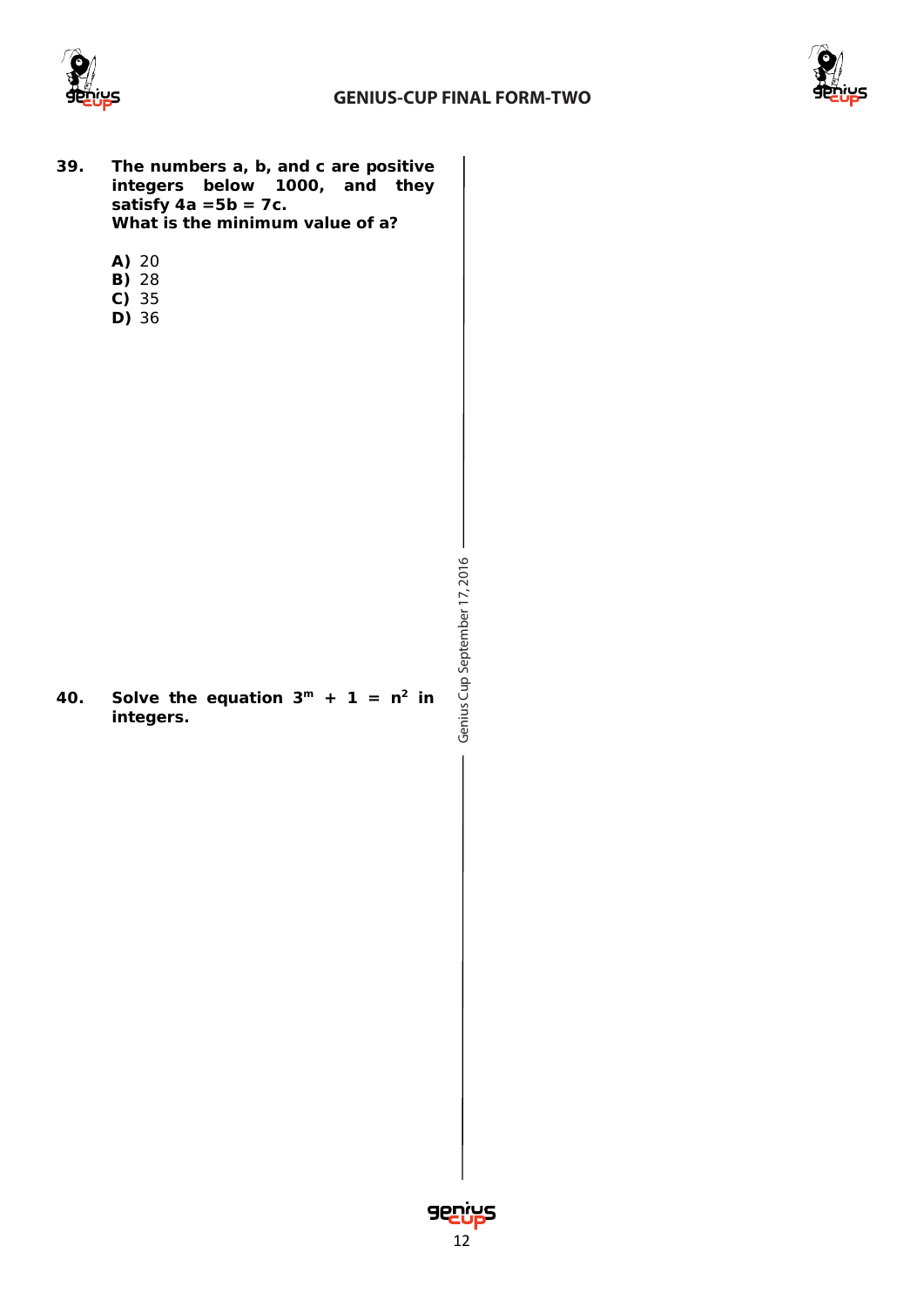



# **IQ QUESTIONS**

**41. Each word in the left column corresponds to only one number in the right column. What number corresponds to BOOT?**

$$
\begin{bmatrix}\nB E S T \\
T E S T \\
C O S T\n\end{bmatrix} \n\begin{bmatrix}\n4874 \\
5674 \\
3874\n\end{bmatrix}
$$
\n  
\n**A)** 4774\n  
\n**B)** 5674\n  
\n**C)** 3664\n  
\n**D)** 3884



**Which of the following comes in place of?**





43.  $LEAD \rightarrow DEAL$  $\blacktriangle$  171

> **Which of the following best matches?**

- **A) A C A B) C)**
- **D)**

- **44. An army has formed 3 different passwords in the following.**
	- i. Cara shimbu zax serpent : Secret attack on Wednesday
	- ii. Gradnor zax barom : Secret plans
	- iii. Serpent barom gradnor cara shimbu : Attack plan on Wednesday

#### **According to given information what does `serpent` means?**

- **A)** Wednesday
- **B)** Secret
- **C)** Attack
- **D)** Plan

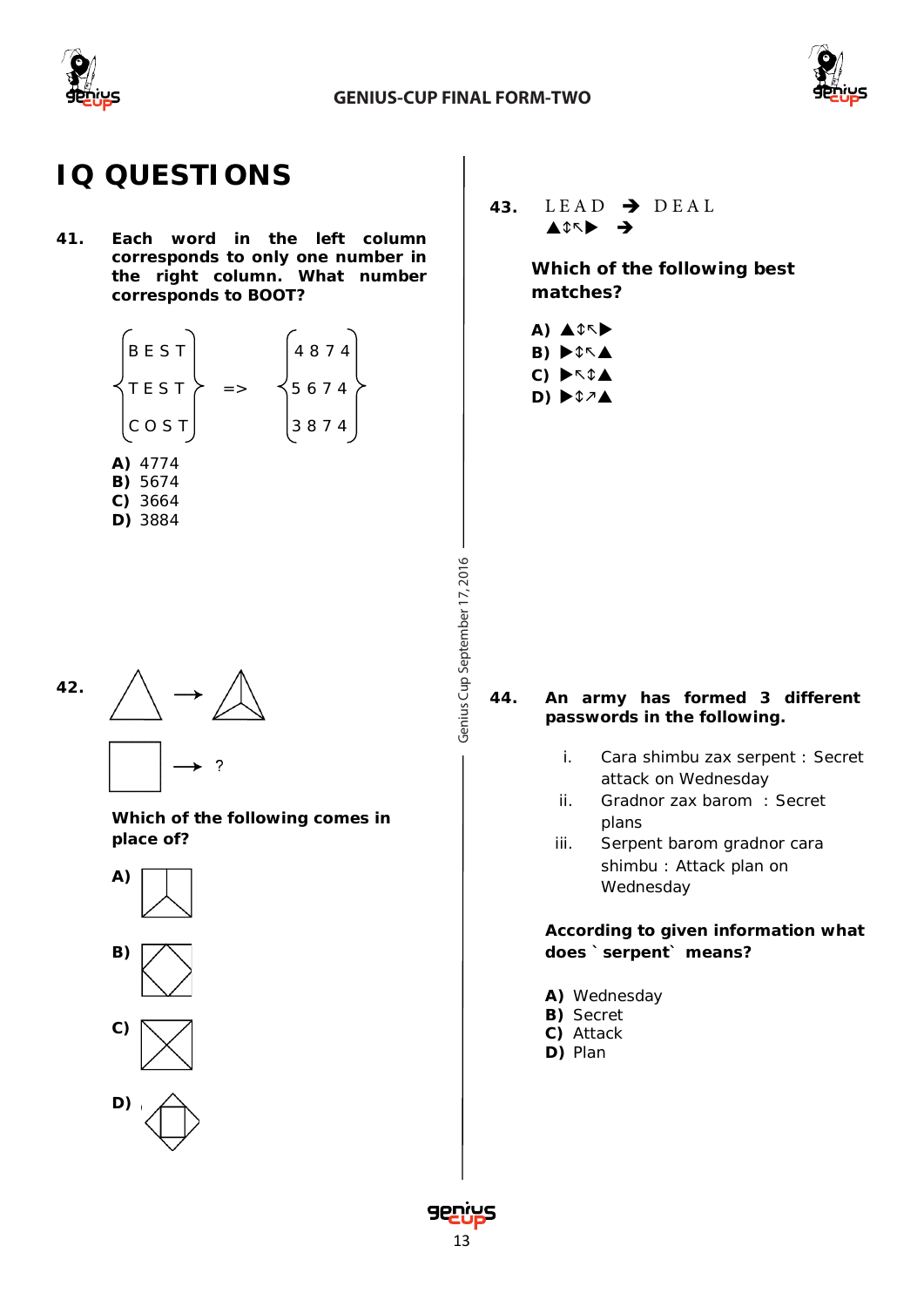



Genius Cup September 17, 2016 Cup September 17, 2016 **45. Collins was sent to a market to buy 18 boxes of drink. Collins can carry only 4 boxes in each turn. How many times should Collins go to the market? A)** 4 **B)**  $4^{1}/2$ **C)** 5 **D)**  $5^{1}/_{2}$ **46. Which of the following is different of others? A)** TRIANGLE **B)** QUADRILATERAL **C)** PENTAGON **D)** CIRCLE **47. Which of the following is odd? A)** DODOMA **B)** TABORA **C)** TANGA **D)** MWANZA **48. Which of the following letter is out of order? A D F I K M P A)** D **B)** F **C)** K **D)** M